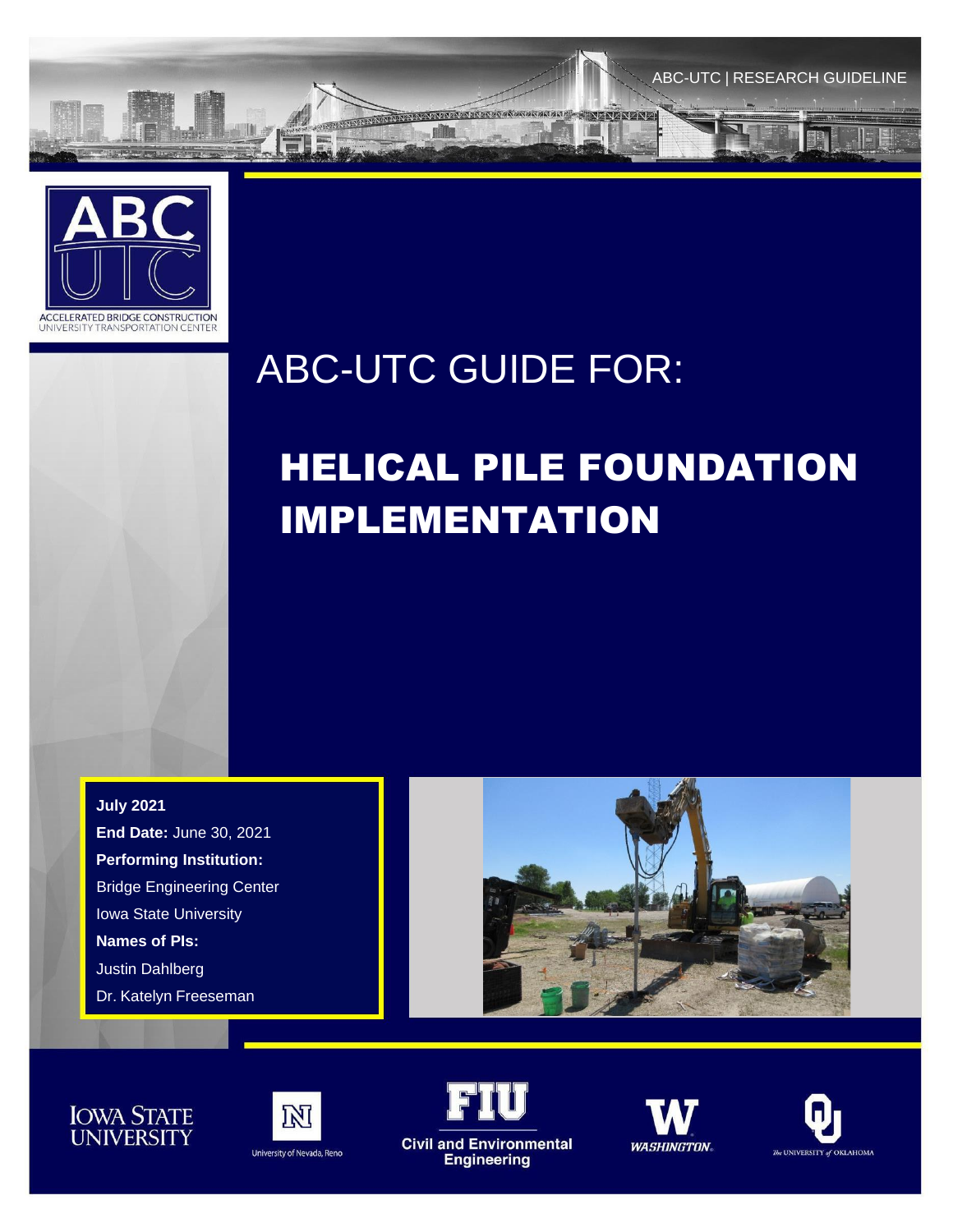

## **TABLE OF CONTENTS**

| 9. PULLOUT AND TORQUE RATIO CAPACITIES, SIZING, LATERAL LOAD RESISTANCE, LIFE |
|-------------------------------------------------------------------------------|
|                                                                               |
|                                                                               |

#### **ABSTRACT**

This document summarizes the work activities undertaken in this Phase I study and provides a brief Guide for Helical Pile Foundation Implementation projects. The information will be of interest to designers, agencies, and contractors engaged on helical pile foundation accelerated bridge construction (ABC) projects.

Decision making tools were developed for the owner and/or engineer in the form of a flowchart and a table matrix. Together, these tools help direct decision making with respect to the suitability of helical piles as a deep foundation option. A series of questions was produced to draw attention to the particular points of emphasis to consider in choosing helical piles.

#### **ACKNOWLEDGMENTS**

The research study resulting in development of this guideline was supported by the US Department of Transportation through the Accelerated Bridge Construction University Transportation Center (ABC-UTC).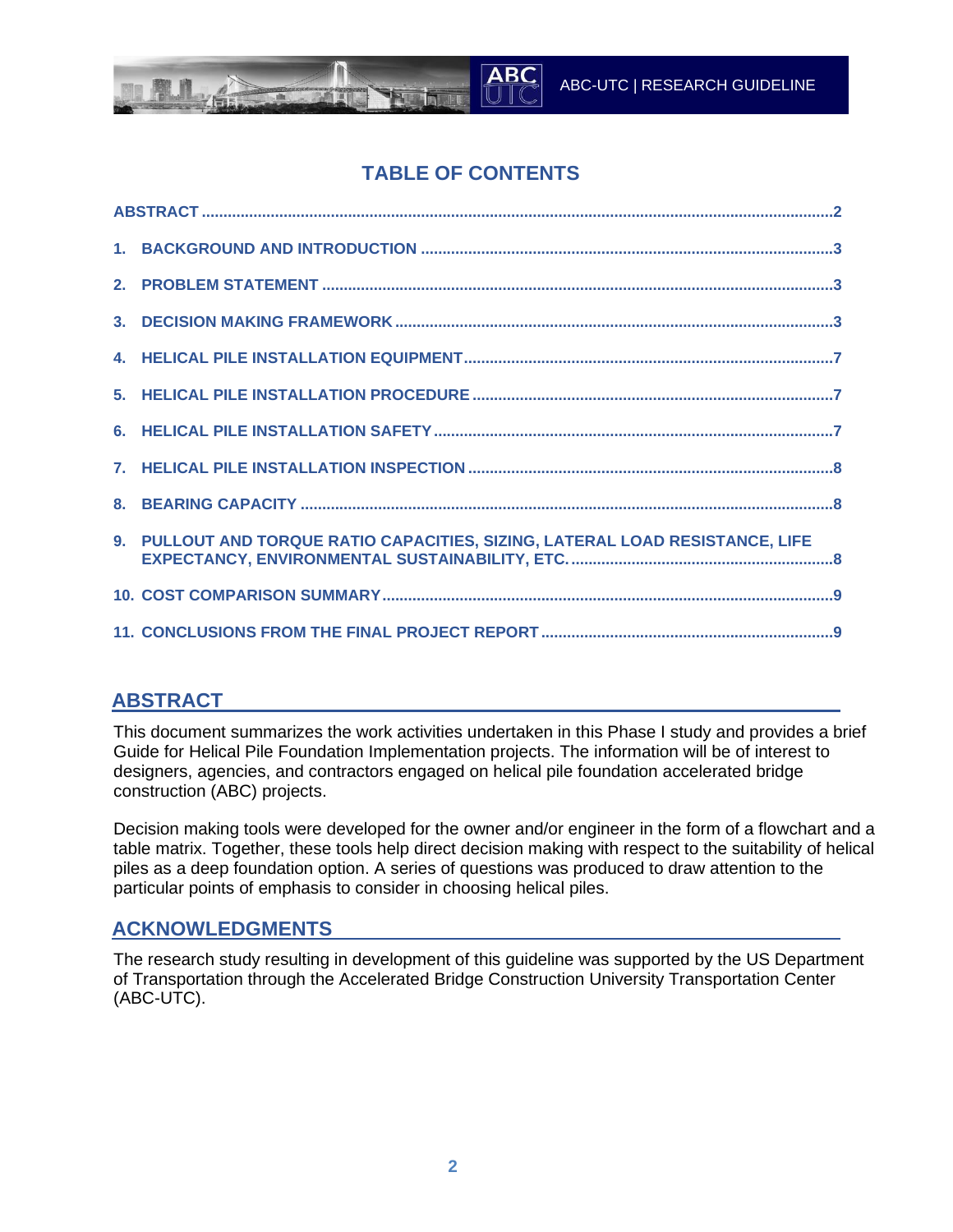## **1. BACKGROUND AND INTRODUCTION**

The number of current standard foundation options for bridge substructures is limited, thus reducing the potential time savings afforded through newer, less-common technologies. Although acceleration of bridge construction projects has greatly progressed, the potential for additional time savings still exists through the use of other methods, such as helical piles.

In addition to relatively rapid installation, the use of helical piles offers immediate capacity determination by using torque ratios upon installation and small maneuverable equipment. The required equipment for installation (skid steer, backhoe, or excavator) lends itself to quick deployment and being an economical solution (i.e., excavator vs. crane), which is an advantage for any bridge construction project, but particularly for low-volume roads where budgetary considerations tend to be a specific priority.

Simply stated, the ability for helical piles to support loads and be installed in areas that are otherwise difficult for other foundation technology installations has become attractive to engineers and owners of all types of projects. The continued use of helical piles is predictably high and the knowledge base is continually growing.

#### **2. PROBLEM STATEMENT**

Helical pile foundations have become commonplace in new commercial building construction and foundation repair applications with many foundation installers now offering this technology as one of their services. However, few bridge projects have been completed using helical piles despite their high capacities and speed of installation.

#### **3. DECISION MAKING FRAMEWORK**

Several deep foundation options exist from which engineers can select. It is likely one or two options have been the most commonly selected based on historical use and proven functionality. Introducing another option can introduce uncertainty if a suitable decision making framework is not available to the engineer. In such cases, the default will be to consider previously used deep foundation options.

Two tools to help direct the decision in consideration of helical piles were developed and are presented in this guide. First, the flowchart (Figure 1) provides a systematic step-through of questions and instructions to conclude whether the use of helical piles or another deep foundation system is most suitable.

Second, a matrix of questions (Table 1) is provided to help direct the engineer toward a decision of helical pile suitability. The questions are categorized by 1) Site and Constructability, 2) Geotechnical, and 3) Design Considerations. A response of Yes, No, Maybe, or N/A should be provided for each question.

Any questions answered as other than Yes do not discount helical piles from being used. Rather, additional considerations should be evaluated before a final decision is made. The commentary provided for each question provides additional information and instruction to assist the user in their decision.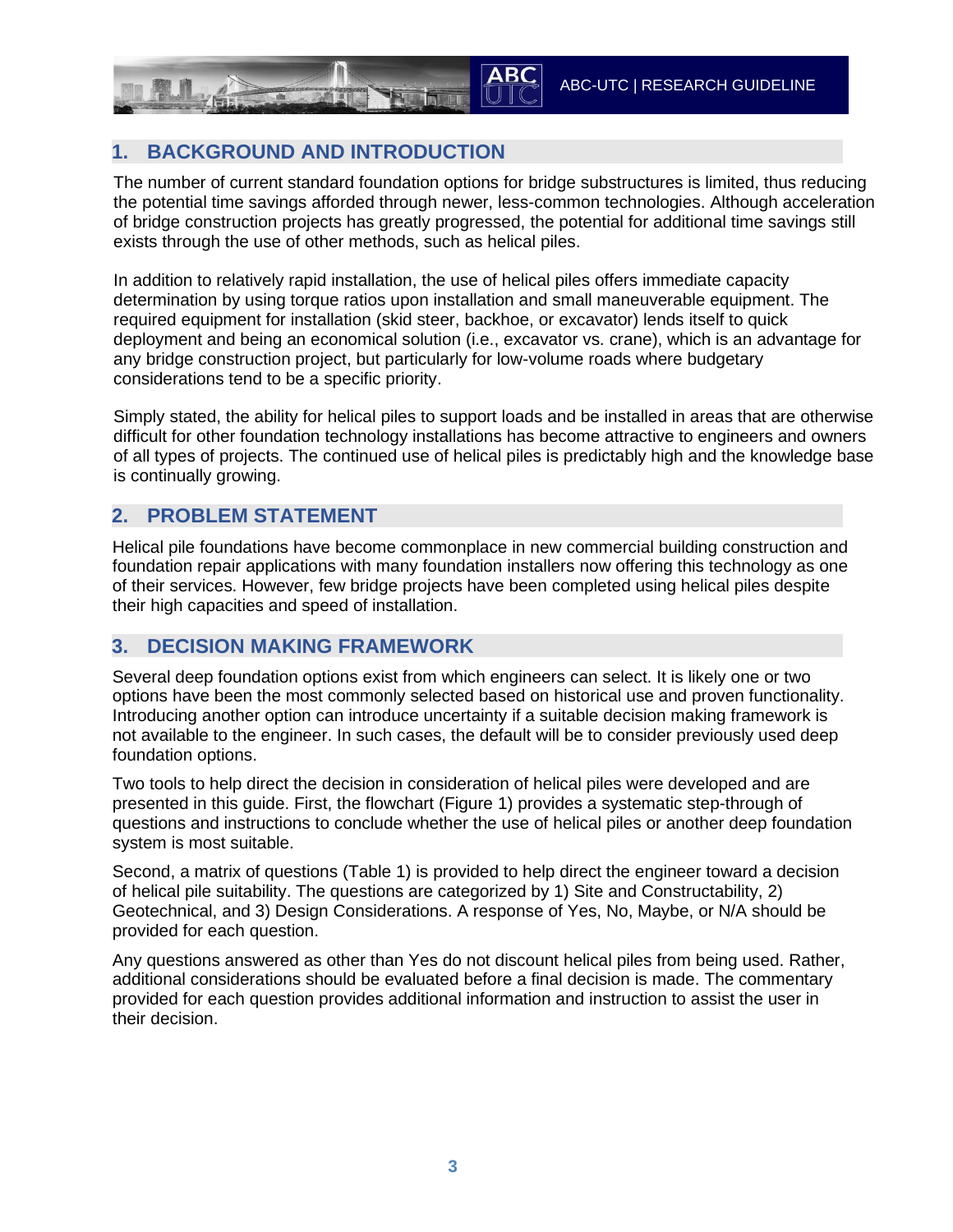ABC-UTC | RESEARCH GUIDELINE

ABC

in I

■■■

Thi LE



 $\mathcal{L}$ 

**Figure 1. Flowchart for use of helical piles or another deep foundation system**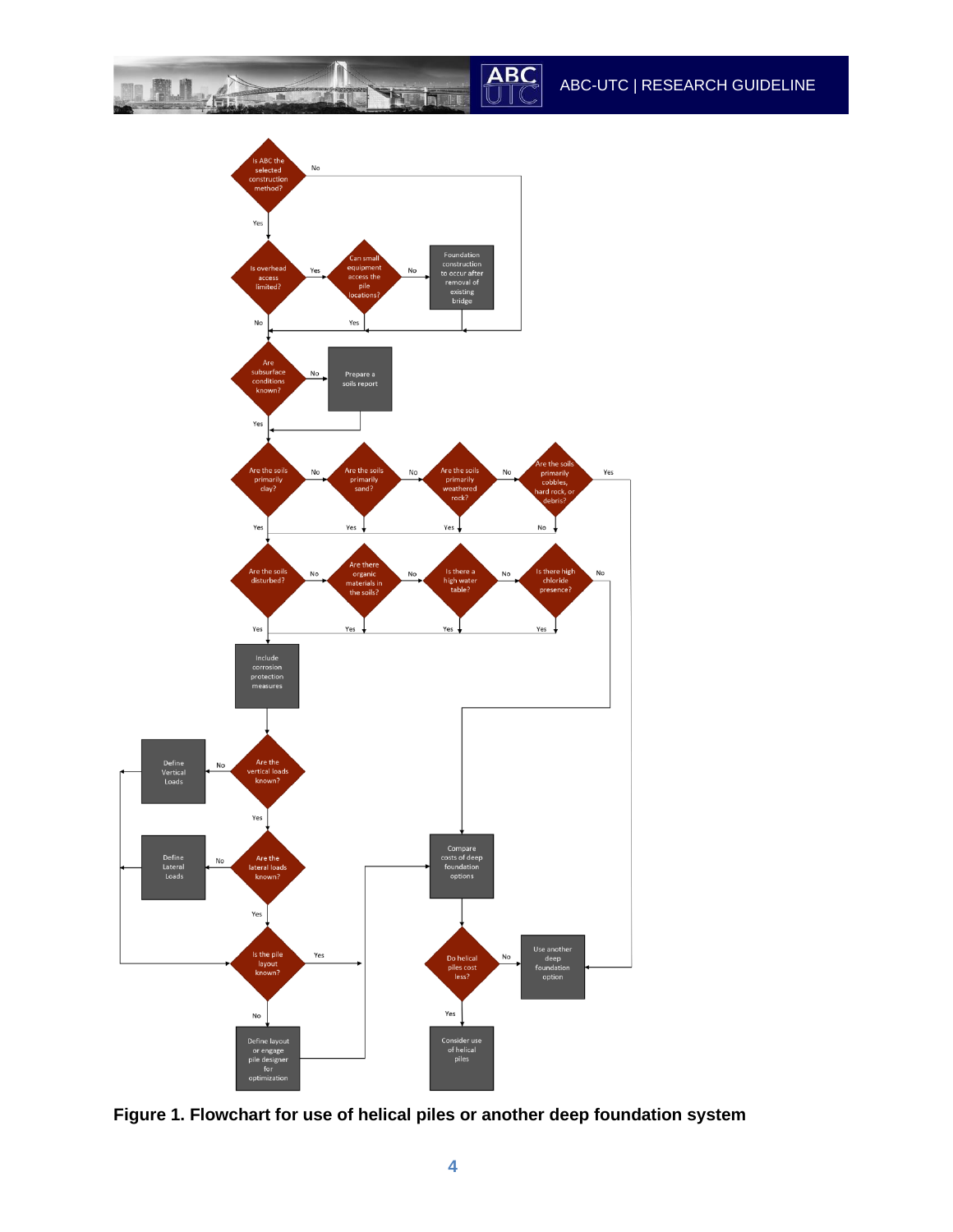

## **Table 1. Questions for helical pile suitability**

| <b>Question</b>                                                                                                                                    | Yes | N <sub>o</sub> | Maybe | N/A | <b>Commentary</b>                                                                                                                                                                                                                                                                                                     |  |  |  |
|----------------------------------------------------------------------------------------------------------------------------------------------------|-----|----------------|-------|-----|-----------------------------------------------------------------------------------------------------------------------------------------------------------------------------------------------------------------------------------------------------------------------------------------------------------------------|--|--|--|
| <b>Site and Constructability</b>                                                                                                                   |     |                |       |     |                                                                                                                                                                                                                                                                                                                       |  |  |  |
| Does the site topography allow access for multiple<br>types of smaller equipment? (mini-excavator,<br>rubber-tired backhoe, small-tracked machine) |     |                |       |     | Helical piles can be and are most often installed without the use of larger<br>equipment—an advantage to using helical piles if site access for larger<br>equipment is difficult.                                                                                                                                     |  |  |  |
| Does the schedule require accelerated construction<br>of deep foundations?                                                                         |     |                |       |     | Helical pile installation can be completed more quickly than more<br>traditional deep foundation options.                                                                                                                                                                                                             |  |  |  |
| Are there overhead obstructions?                                                                                                                   |     |                |       |     | Overhead obstructions may limit or prohibit the use of larger equipment.<br>Helical piles can be installed in low-overhead-clearance conditions.                                                                                                                                                                      |  |  |  |
| Can welding and torch cutting be safely conducted<br>on site?                                                                                      |     |                |       |     | Welding and/or torch cutting may be necessary to complete helical pile<br>installation and should be considered if these activities can be safely<br>completed.                                                                                                                                                       |  |  |  |
| Can large equipment access the site? (excavator)                                                                                                   |     |                |       |     | In some instances of high-capacity helical piles, a larger excavator may<br>be required for installation.                                                                                                                                                                                                             |  |  |  |
| <b>Geotechnical</b>                                                                                                                                |     |                |       |     |                                                                                                                                                                                                                                                                                                                       |  |  |  |
| Are the subsurface conditions known?                                                                                                               |     |                |       |     | A soils report will provide the necessary information for helical pile<br>design. Unknown subsurface conditions do not necessarily prohibit<br>helical pile use. Rather, uncertainty will be introduced into preliminary<br>design.                                                                                   |  |  |  |
| Is the soil cohesive (clay)?                                                                                                                       |     |                |       |     | Helical pile use is conducive to cohesive soils.                                                                                                                                                                                                                                                                      |  |  |  |
| Is the soil non-cohesive (sands and gravels)?                                                                                                      |     |                |       |     | Helical pile use is conducive to non-cohesive soils.                                                                                                                                                                                                                                                                  |  |  |  |
| Is there a presence of cobbles, hard rock, or debris?                                                                                              |     |                |       |     | The presence of cobbles, hard rock, or debris does not necessarily<br>prohibit the use of helical piles, but special attention should be paid to<br>these soil conditions given a more suitable foundation option may exist.<br>Typical penetration limits for helical piles are 70 psf ultimate bearing<br>pressure. |  |  |  |
| If weathered rock is present, is the strength known?                                                                                               |     |                |       |     | Weathered rock can provide additional end bearing capacity to helical<br>piles.                                                                                                                                                                                                                                       |  |  |  |
| Is corrosion protection of the piles required?                                                                                                     |     |                |       |     | It is typical for helical piles to be corrosion-protected prior to onsite<br>delivery. This affords the piles more protection against corrosive<br>environments.                                                                                                                                                      |  |  |  |
| Will the piles be installed into disturbed soils?                                                                                                  |     |                |       |     | The oxygen content in disturbed soils is greater, which can lead to<br>increased corrosion rates of unprotected steel.                                                                                                                                                                                                |  |  |  |
| Will the piles be installed into soils that contain<br>cinders or high concentrations of organic materials?                                        |     |                |       |     | Organic material can increase the rate of corrosion on bare and protected<br>steel. Adding sacrificial thickness in severe conditions is common.                                                                                                                                                                      |  |  |  |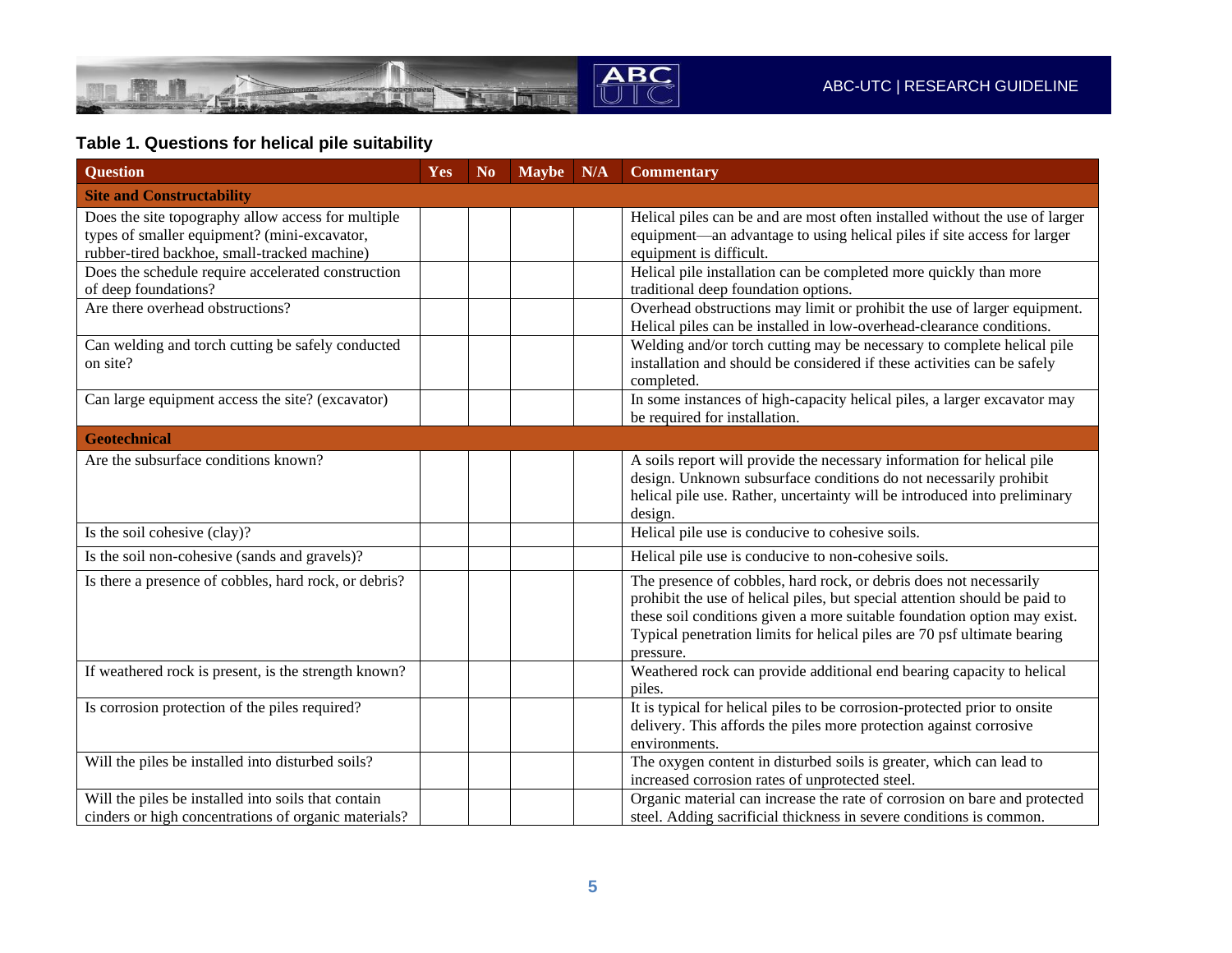

#### ABC-UTC | RESEARCH GUIDELINE

| <b>Question</b>                                                                                              | Yes | N <sub>0</sub> | <b>Maybe</b> | N/A | <b>Commentary</b>                                                                                                                                    |
|--------------------------------------------------------------------------------------------------------------|-----|----------------|--------------|-----|------------------------------------------------------------------------------------------------------------------------------------------------------|
| Is the pile being installed into soils where the water<br>table fluctuates and has appreciable salt content? |     |                |              |     | Corrosion of steel is accelerated in partial submersion zones. Sacrificial<br>thickness and hot-dipped zinc galvanization can be used to protect the |
|                                                                                                              |     |                |              |     | piles.                                                                                                                                               |
| <b>Design Considerations</b>                                                                                 |     |                |              |     |                                                                                                                                                      |
| Is there a governing code for helical pile                                                                   |     |                |              |     |                                                                                                                                                      |
| use/installation at the location of the bridge?                                                              |     |                |              |     |                                                                                                                                                      |
| Are the vertical loads for the foundation structure                                                          |     |                |              |     | Helical piles come in numerous sizes. The capacity is a function of size                                                                             |
| known or reasonably estimated?                                                                               |     |                |              |     | and soil conditions.                                                                                                                                 |
| Are the lateral loads for the foundation structure                                                           |     |                |              |     | Battered helical piles can be used in cases where the lateral loads are                                                                              |
| known or reasonably estimated?                                                                               |     |                |              |     | significant.                                                                                                                                         |
| Are overturning loads for the foundation structure                                                           |     |                |              |     | Helical piles offer significant tensile load capacity.                                                                                               |
| known or reasonably estimated?                                                                               |     |                |              |     |                                                                                                                                                      |
| Is there a preferred pile layout?                                                                            |     |                |              |     | Helical piles are generally adaptable to any preferred layout. However,                                                                              |
|                                                                                                              |     |                |              |     | the layout and pile size can be optimized if a specific layout is not<br>required.                                                                   |
| Is there a tolerable maximum displacement?                                                                   |     |                |              |     | Helical piles offer similar maximum displacements as other deep                                                                                      |
|                                                                                                              |     |                |              |     | foundation options.                                                                                                                                  |
| Will multiple piles in single locations be allowed in                                                        |     |                |              |     | Where large loads exist, helical pile sizes can be increased or multiple                                                                             |
| the event of large loads?                                                                                    |     |                |              |     | smaller piles can be used.                                                                                                                           |
| Will the pile layout be prescribed by the bridge                                                             |     |                |              |     | A prescribed pile layout can be restrictive to a helical pile designer.                                                                              |
| designer?                                                                                                    |     |                |              |     | Collaboration between the bridge designer and pile designer is                                                                                       |
|                                                                                                              |     |                |              |     | recommended.                                                                                                                                         |
| Can the pile spacing be optimized by the pile                                                                |     |                |              |     | It is recommended that the helical pile designer be involved early on in                                                                             |
| designer?                                                                                                    |     |                |              |     | order to optimize the pile size and layout.                                                                                                          |
| Will battered piles be allowed to resist lateral loads?                                                      |     |                |              |     | Battered piles reach beyond the plan dimensions of the pile layout and                                                                               |
|                                                                                                              |     |                |              |     | should be coordinated with other underground objects.                                                                                                |
| Can the foundation reinforcement be readily kept                                                             |     |                |              |     | Steel reinforcement in contact with steel piles, including helical piles, has                                                                        |
| free from touching the helical piles?                                                                        |     |                |              |     | the potential to increase corrosive action. Ensuring non-contact where the                                                                           |
|                                                                                                              |     |                |              |     | pile terminates into the footing reduces the potential.                                                                                              |
| <b>Totals:</b>                                                                                               |     |                |              |     |                                                                                                                                                      |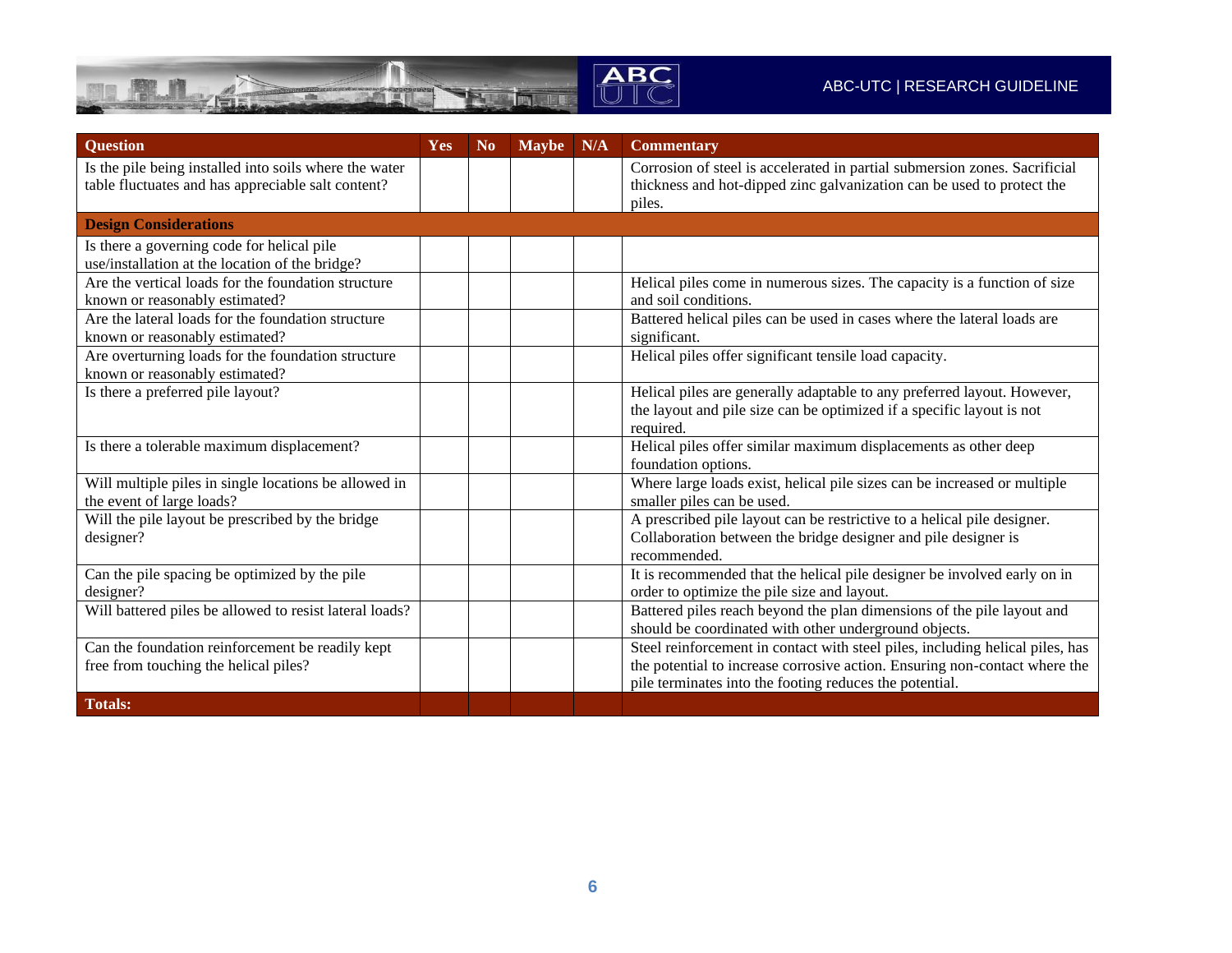### **4. HELICAL PILE INSTALLATION EQUIPMENT**

The list of equipment necessary to install helical piles is relatively short. A hydraulic machine such as a backhoe, forklift, or skid-steer, among others, can be used with a torque motor capable of producing high torques at low speeds to install piles.

The torque motor should also be capable of clockwise and counterclockwise rotations and produce torques from 4,500 ft-lb for smaller piles up to 80,000 ft-lb for larger piles. The size of the hydraulic machine should be matched with the size of the torque motor, and the torque motor size should be matched with the piles being installed to ensure enough torque is provided without overstressing the piles.

A torque indicator should be used either in line with the torque motor and helical pile or as part of the hydraulic system of the machine. Applied torque is correlated to the capacity of the pile and provides surety with respect to the ultimate capacity.

#### **5. HELICAL PILE INSTALLATION PROCEDURE**

- Once the torque motor and torque indicator have been properly attached to the hydraulic machine, the helical pile lead section is coupled to the assembly with a drive pin. The lead section is positioned at its location of installation and the plumbness or inclination is checked from multiple vantage points.
- A downward force, or crowd, is applied to the pile by the hydraulic machine forcing the tip into the ground. Once this is complete, the hydraulic machine can advance the pile into the ground until the point at which an extension is required.
- An extension is coupled to the top of the installed section with connection bolts and to the hydraulic assembly with the drive pin. The process repeats until sufficient depth has been achieved to provide the capacity specified.
- It is recommended that piles be installed without start and stops and at a rate of rotation less than 30 rpm. Faster rates can create an auguring effect if advancing into hard soils from soft ones.

#### **6. HELICAL PILE INSTALLATION SAFETY**

Marking utilities and being aware of overhead power lines must be done prior to installation commencing. Installing piles through underground utilities, especially electric or gas, or contacting overhead power lines could result in death.

Proper maintenance of hydraulic components reduce the risk of breakage. Bursting hydraulic lines can cause injury or death if someone is struck.

Installation can best be safely completed using a minimum of two workers with one worker operating the hydraulic machine while the other serves as a spotter, moves the pile sections, and completes the coupling and decoupling as necessary. The spotter also checks for plumbness and correct positioning. The hydraulic machine operator and spotter should have a clear site line to one another to communicate quickly with hand signals.

Taking precautions against heavy equipment rollover is another essential to ensuring safe installation. An advantage to using helical piles is the ability to install them in locations that many other machines may not be able to access. However, this creates a risk for machine operators if the proper attention is not paid to safety on the site.

Personal protective equipment, such as hard hats, boots, eye protection, and ear protection should also be worn at all times to reduce the risk of injury.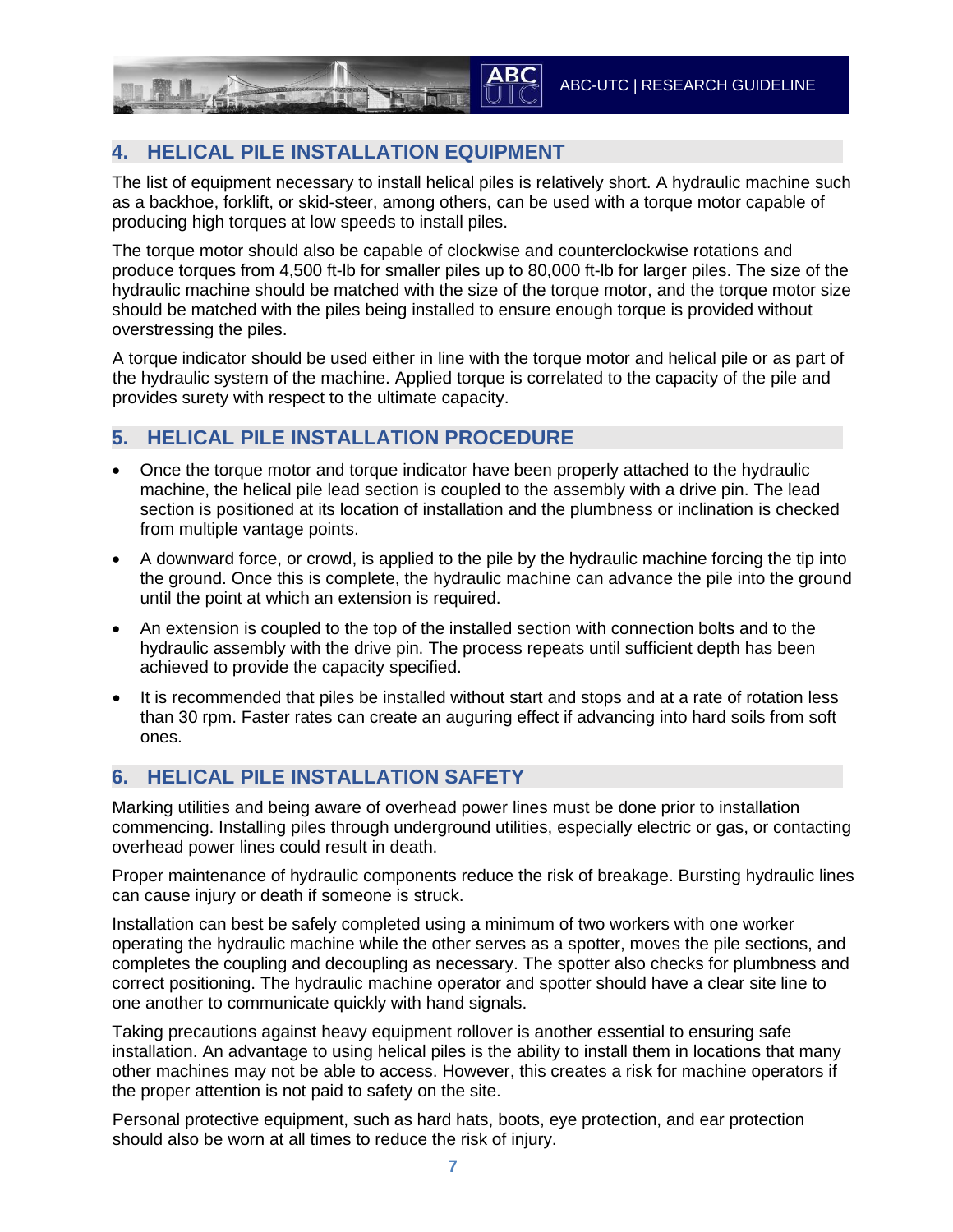### **7. HELICAL PILE INSTALLATION INSPECTION**

The frequency of inspection for helical pile installation can vary depending on the needs of the project and the willingness of the owner to invest in an inspection program. Some projects require inspection on all installed piles, while others may only require a small percentage be inspected.

The subsurface conditions may also dictate the level of inspection required, since highly variable conditions will likely result in variable torque readings at differing elevations. The variability may require modifications to the as-planned installation.

At a minimum, the torque and depth during installation during installation and the final depth should be logged for each pile. Deviations from the plan should be recorded for as-built files.

#### **8. BEARING CAPACITY**

Subsurface conditions are used to determine the shaft size and total number of helices on the shaft to achieve the required bearing capacity. Two methods are used to determine the helix spacing: individual bearing and cylindrical shear.

A relatively wide helical spacing dictates that the helices act independently, and the total bearing capacity is simply the sum of that from each. Alternatively, if the spacing is relatively narrow, the helices act as a group. The total bearing capacity is the sum of the bottom helix and the side friction comprised of the projected cylinder between each of the helices.

The closeness of the helical bearing plates is relative based on the diameter of the helices and the surrounding soil conditions. The ideal spacing of helical bearing plates occurs where the calculated individual method and the cylindrical method capacities are equal. This creates efficiency by minimizing the shaft length and number of helices required.

For smaller shaft sizes (1.5 in. square to 3.5 in. $<sup>2</sup>$  in diameter), the optimal spacing is often taken</sup> as two to three times the average diameter of the helical bearing plates. The helical bearing plates should be spaced with respect to the pitch to ensure the same path during installation.

The final report for this project covers the following, in detail, and includes equations:

- Individual bearing method
- Cylindrical shear method
- Limit state analysis
- Pile deflection/settlement

#### **9. PULLOUT AND TORQUE RATIO CAPACITIES, SIZING, LATERAL LOAD RESISTANCE, LIFE EXPECTANCY, ENVIRONMENTAL SUSTAINABILITY, ETC.**

The final report for this project also covers, in detail, pullout capacity, the capacity to torque ratio, sizing, lateral load resistance, life expectancy, and environmental sustainability. It also covers economics, codes and acceptance criteria, and design guides.

The final report also includes questions posed to and answers from a contractor/installer, a cost comparison based on three accelerated bridge construction (ABC) projects completed in Iowa, and images from a helical pile installation demonstration.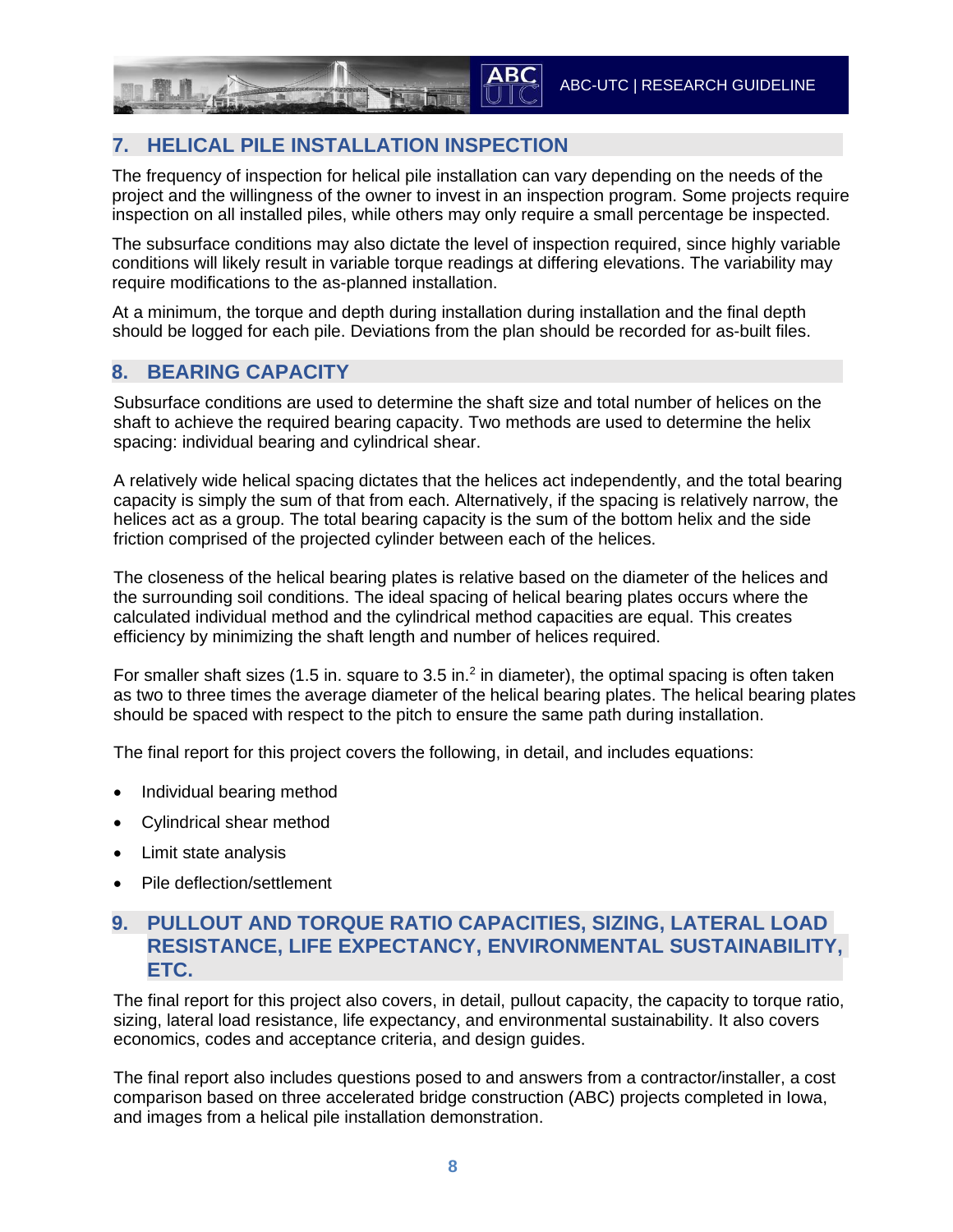#### **10. COST COMPARISON SUMMARY**

The comparison of deep foundation costs for the three completed ABC projects in Iowa to the expected helical pile costs showed the costs of helical piles (\$35/LF to \$75/LF) to be within the range of that for the H-piles (\$48/LF to \$80/LF) previously installed.

While costs ultimately depend on the soils present and the number of piles required to resist the load, past projects are, generally speaking, a good indicator of future expectations. It is likely the remaining portions of the substructure would maintain the same or with slightly modified connection detailing, so any deviation in costs is substantially in the deep foundation elements.

#### **11. CONCLUSIONS FROM THE FINAL PROJECT REPORT**

ABC can benefit from the accelerated construction of foundations of bridge structures. There are opportunities to further decrease project duration and reduce disruption to road users with the adoption of newer or lesser-used foundation technologies.

From a design perspective, the technology is fairly well-defined. There has been extensive research and development of helical piles completed, which includes such things as pile configuration, soil interaction, durability, etc. Design guides have been published and several design software packages exist to assist the designer.

The load carrying capacity is well-known and is also verifiable by correlating the capacity to the torque of the installation equipment. The capacity of helical piles is on par with several other deep foundation technologies. Helical piles have been proven effective in the building industry and their use has been codified in the US since 2009.

In recent history, a concerted effort was put forth to introduce this deep foundation option to the building industry by many individuals and organizations. Conversely, minimal effort has been allocated to doing the same for the bridge industry. This in not for lack of potential application, but rather a need to focus the effort in one area to effectively move it forward. One nationally recognized leading expert of helical pile use has suggested this was the case and recognized the opportunity for use in bridge foundation structures.

Dahlberg, J. 2021. *Investigation of the Efficacy of Helical Pile Foundation Implementation in Accelerated Bridge Construction Projects – Phase I*. Accelerated Bridge Construction University Transportation Center (ABC-UTC), Florida International University, Miami, FL.